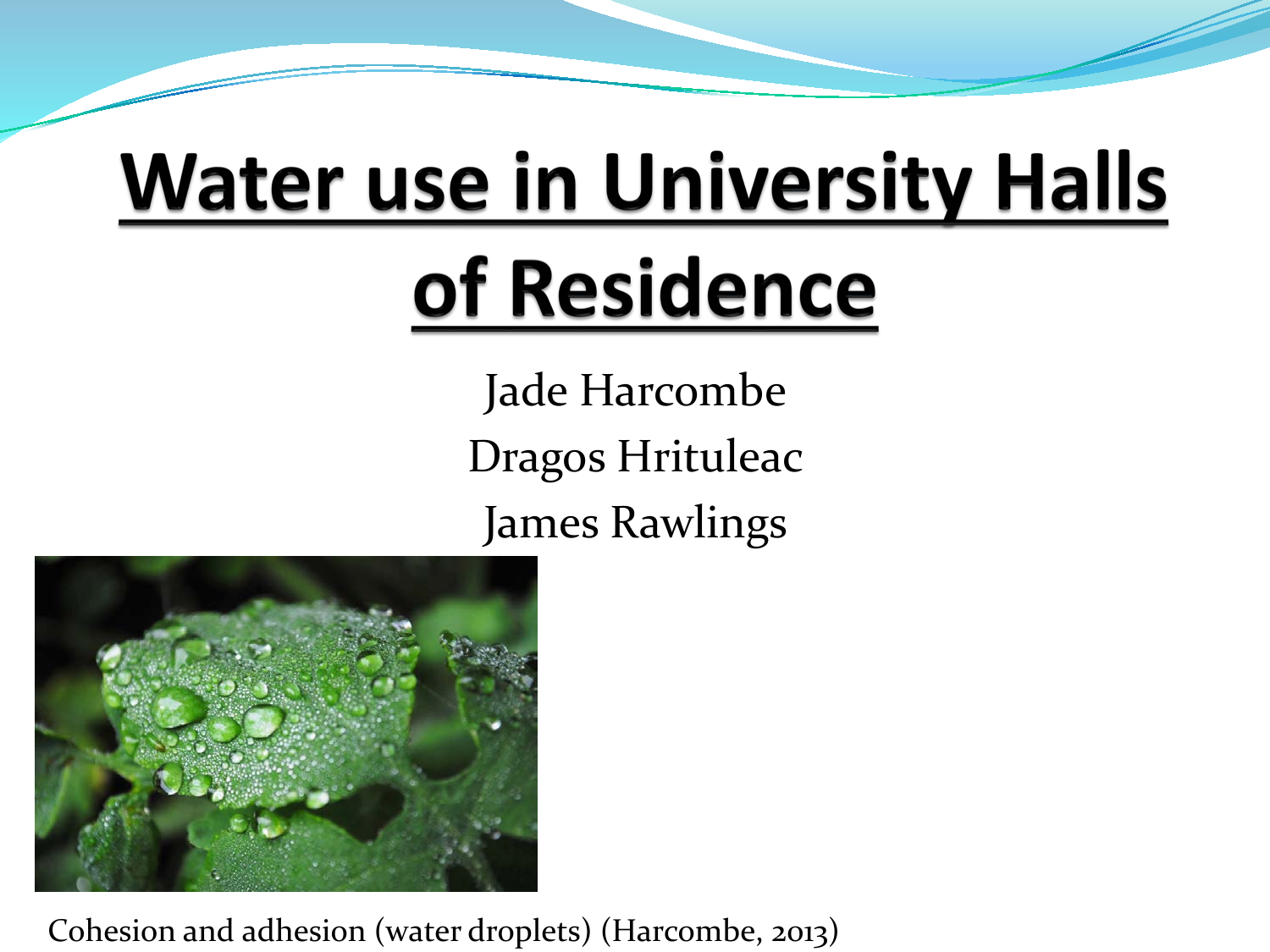# Introduction

- This project represents a follow-up based on the audit carried by Ricardo-AEA as part of Waste and Resource Action Plan and Rippleffect project (Ricardo – AEA, 2012).
- At a national level, Universities across the UK use 16 million m**<sup>3</sup>**of water annually (People and Planet, 2006).
- The recommendations and measures all comply with the Government's White Paper 'Water for life, 2011' which encourages voluntary water efficiency measures.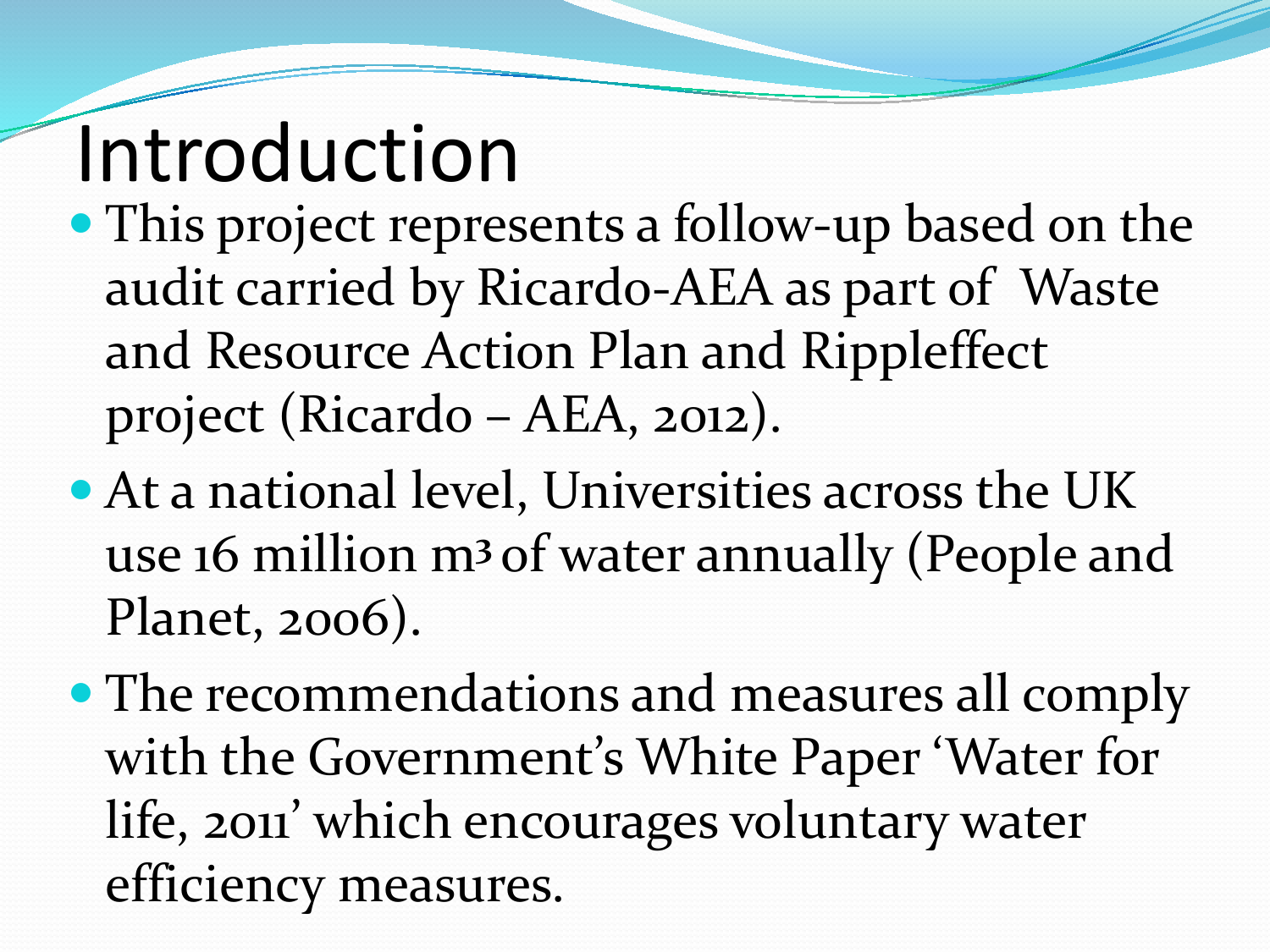### Introduction

- The fact that fitting a tap aerator for 5 pounds could result in a cost saving of £13/tap/year is ignored, mainly when compared with energy savings which have a greater impact (Ricardo – AEA, 2007).
- Among other studies, Oduro-Kwarteng *Et al*., (2009) revealed that installing devices which reduce water usage in taps and toilet cisterns for schools could mean saving water by 30%.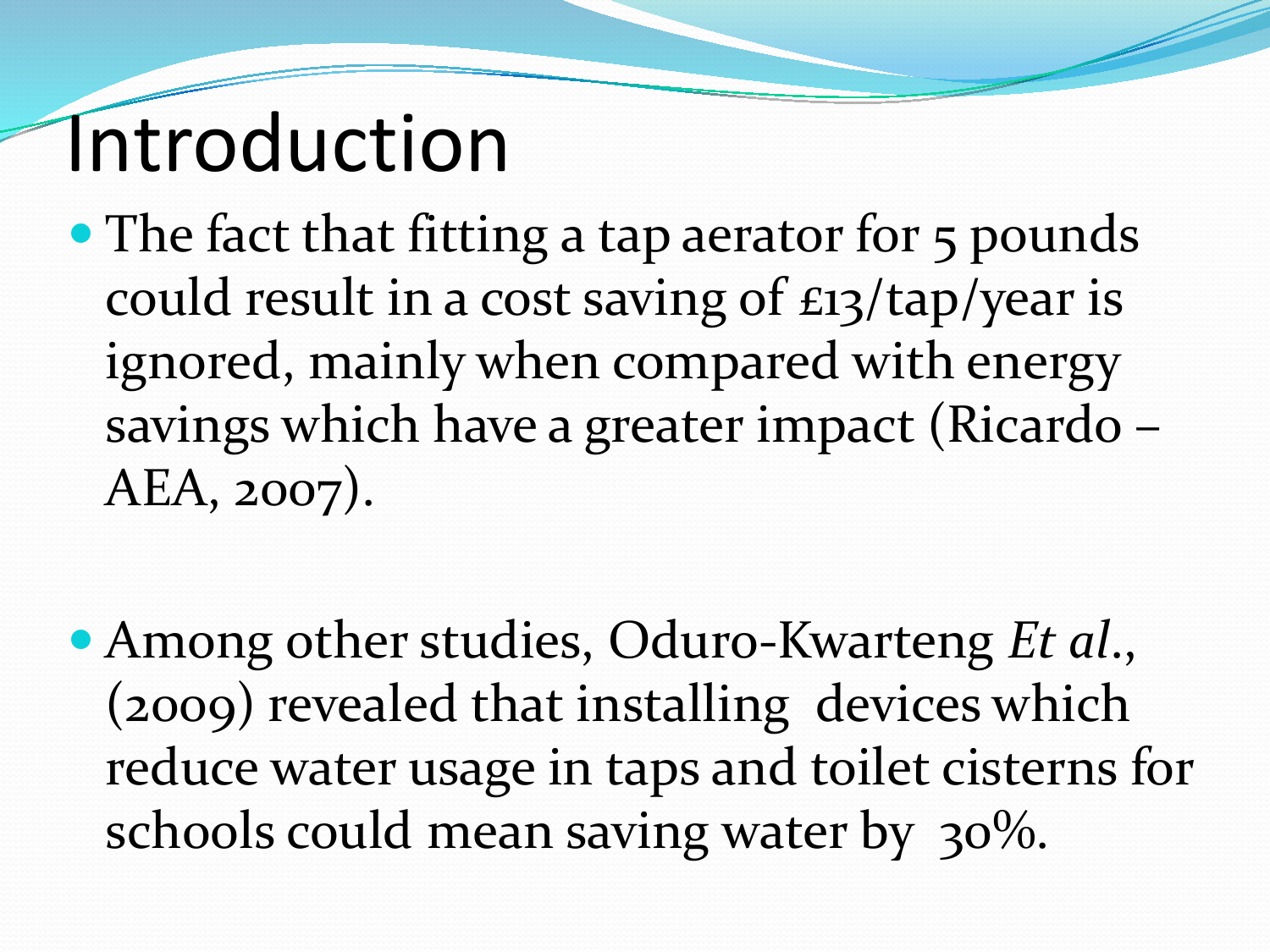### Introduction

• On the St John's campus, the Ricardo report estimated the water demand at 130 L/ student/ day. This is less than the national average use of 150-160 L /per day, however, if compared with the EA figures of 170 litres per capita/ day, the situation on campus can be considered acceptable (Yu, 2011; Environment Agency, 2008).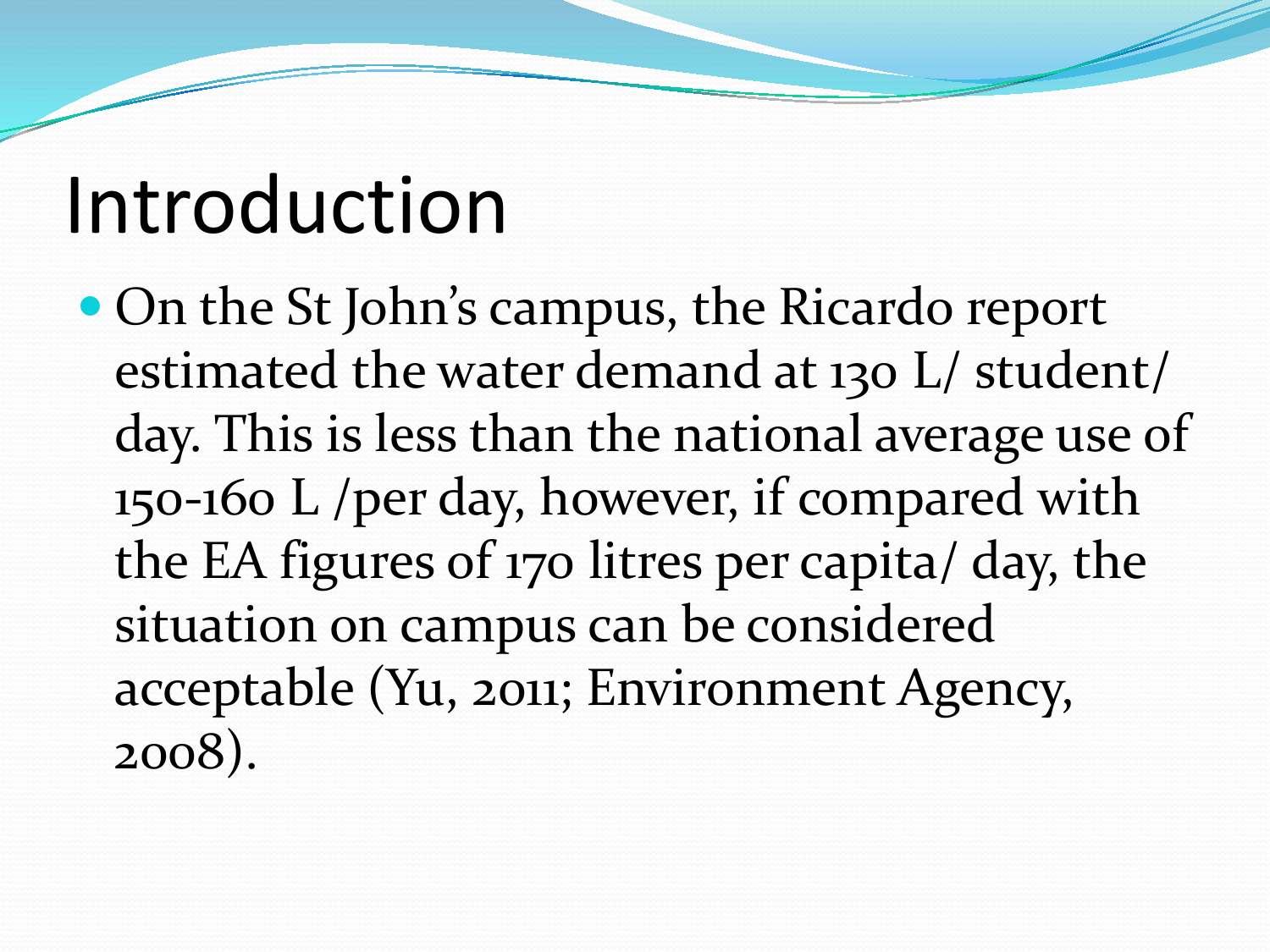### Aims & objectives

- Evaluate student views on water saving measures in halls of residence  $(O_1)$ .
- Create and publish a database on the distribution of eco-shower heads in the halls of residence. (O2)
- Analyse and evaluate the costs and benefits of the possible introduction of percussion taps.  $( )_2$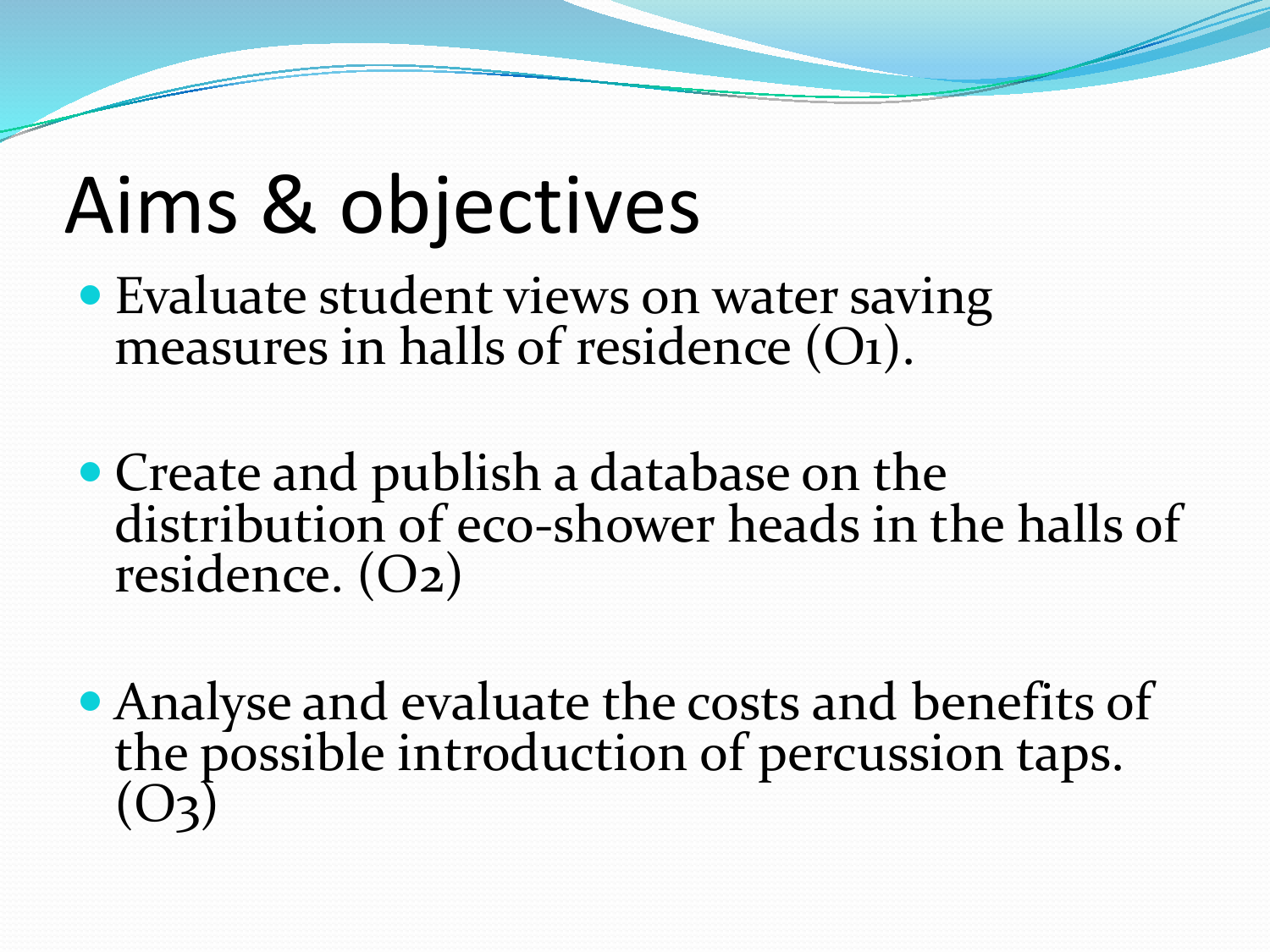• 50 flats were sampled covering 6 halls. Water saving devices distribution and abundance in halls of residence.

 Questionnaires and visual surveys were conducted.

• The results gained during the site visits are summarized in table 1 and figure 1, figure 2. • 25 flats have dual flush devices fitted.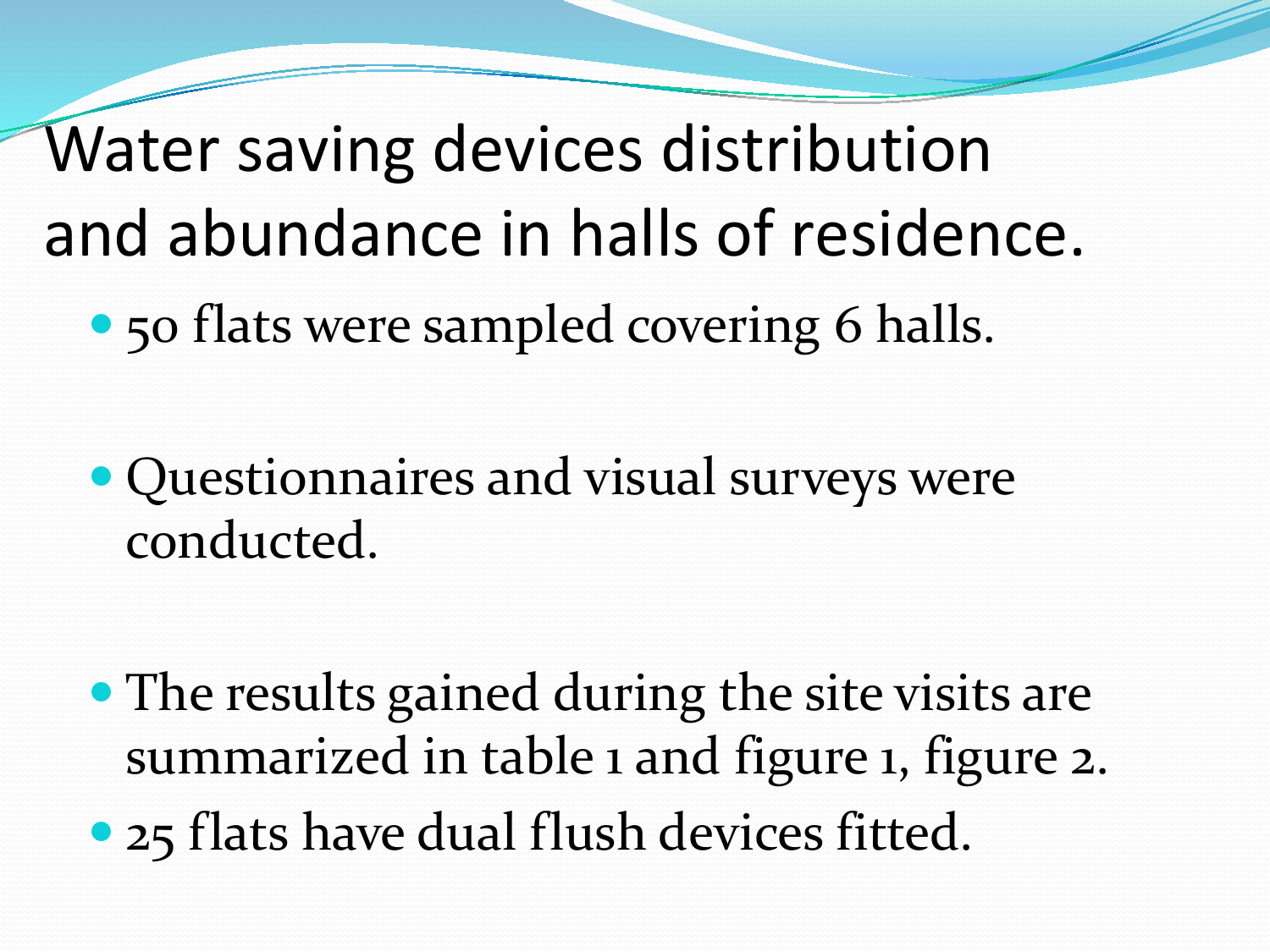### Water saving devices distribution and abundance in halls of residence.

| Table 1: Percentage of halls with water saving measures and response to question 2 |                  |             |                 |                |                |          |              |  |  |
|------------------------------------------------------------------------------------|------------------|-------------|-----------------|----------------|----------------|----------|--------------|--|--|
| $\%$                                                                               |                  |             |                 |                |                |          |              |  |  |
|                                                                                    | <b>Ankerdine</b> | Avon        | <b>Pershore</b> | E.B.B          | V.T            | Wulfstan | <b>Total</b> |  |  |
| DF                                                                                 | 33               | $\mathbf 0$ | 100             | 100            | 100            | 33       | 50           |  |  |
| E-sh                                                                               | 33               | 6           | 0               | 0              | 0              | 100      | 24           |  |  |
| Q <sub>1</sub>                                                                     | 0                | $\mathbf 0$ | $\mathbf 0$     | 0              | 0              | 0        | $\mathbf 0$  |  |  |
| Q <sub>1</sub> B                                                                   | 83               | 63          | 33              | 75             | 83             | 0        | 60           |  |  |
| Q2 Kitchens (S)                                                                    |                  |             |                 |                |                |          |              |  |  |
|                                                                                    | 10               | 21          | 15              | 17             | 27             | 18       | 18           |  |  |
| Q2 Washbasins (S)                                                                  | 8                | 10          | $\overline{7}$  | $\overline{7}$ | $\overline{7}$ | 11       | $\bf 8$      |  |  |
| Q2 shower (S)                                                                      |                  |             |                 |                |                |          |              |  |  |
|                                                                                    | 60               | 91          | 90              | 78             | 85             | 65       | 76           |  |  |
| Q3 Neither                                                                         | 33               | 44          | 33              | 0              | 33             | 33       | 28           |  |  |
| Q3 Percussion                                                                      |                  |             |                 |                |                |          |              |  |  |
|                                                                                    | 17               | 13          | 33              | $\mathbf 0$    | 50             | 67       | 22           |  |  |
| Q3 Eco-shower                                                                      |                  |             |                 |                |                |          |              |  |  |
|                                                                                    | 50               | 50          | 33              | 100            | 17             | 0        | 50           |  |  |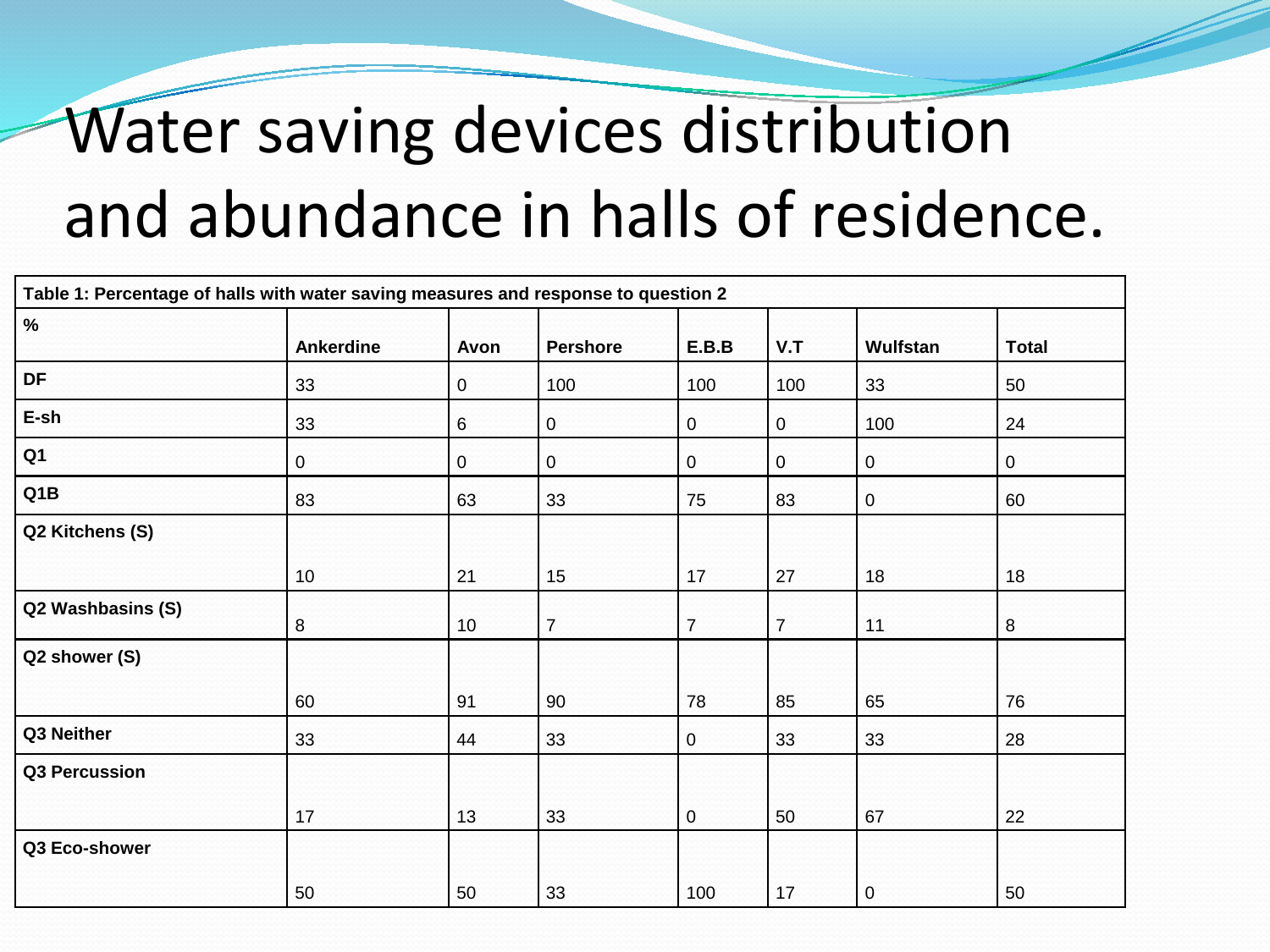

Figure 1: Distribution and abundance of Duel flush (DF) and Eco-showerhead devices in sampled halls of residence.

Pershore, E.B.B and V.T have 100% presence of duel flushes, whereas there are no dual flush devices fitted. Furthermore only 25% of flats have eco-shower heads fitted.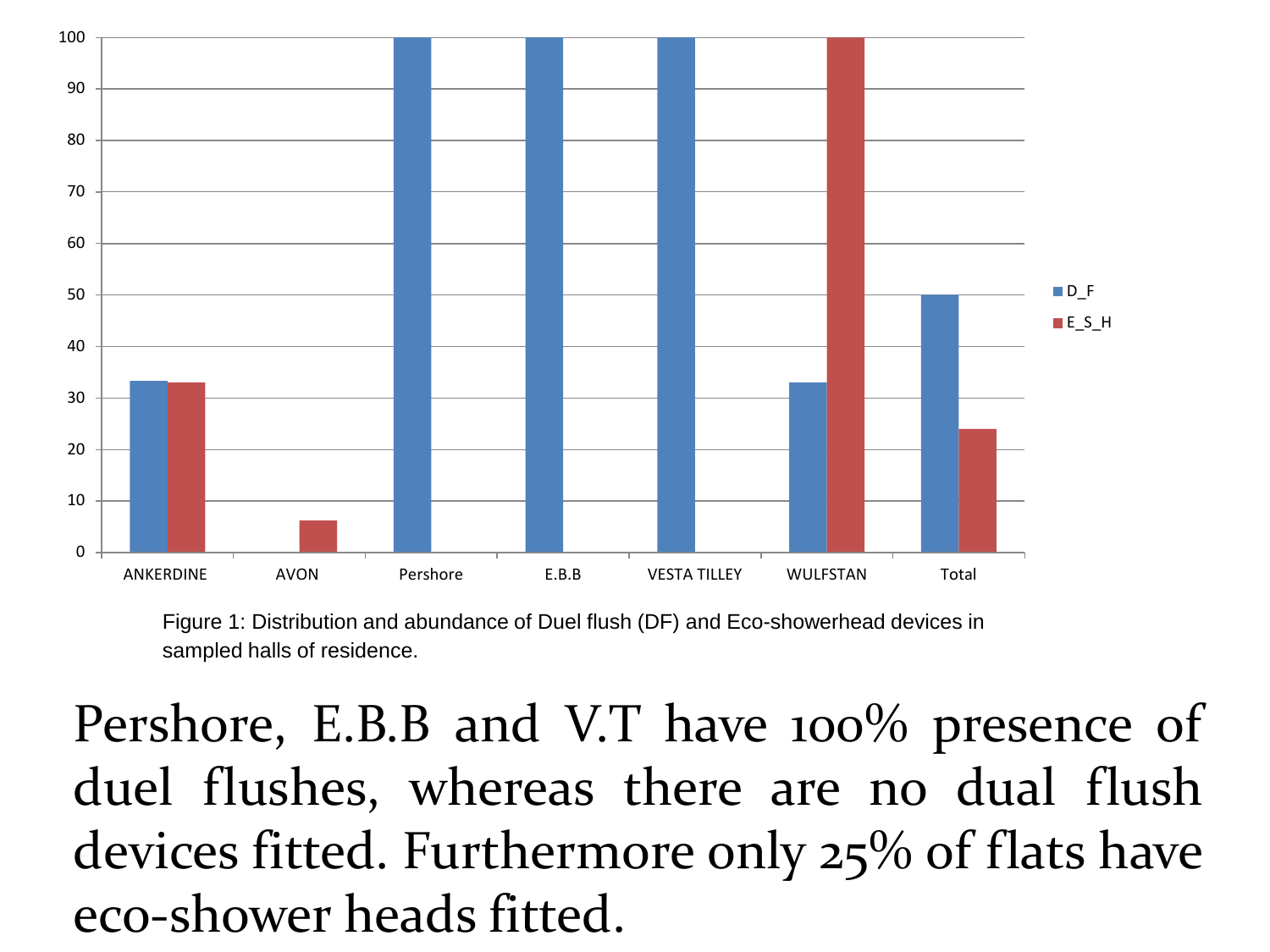- No student surveyed were aware of any water saving devices been fitted in halls despite 50% of flats having dual flush devices and 24% having eco shower heads.
- Student perception for the implantation of eco shower heads or percussion showers was mixed with all student in Wulfstan preferring normal shower heads with or with out percussion taps over eco shower heads.
- Overall 50% of students stated they would prefer eco shower heads.

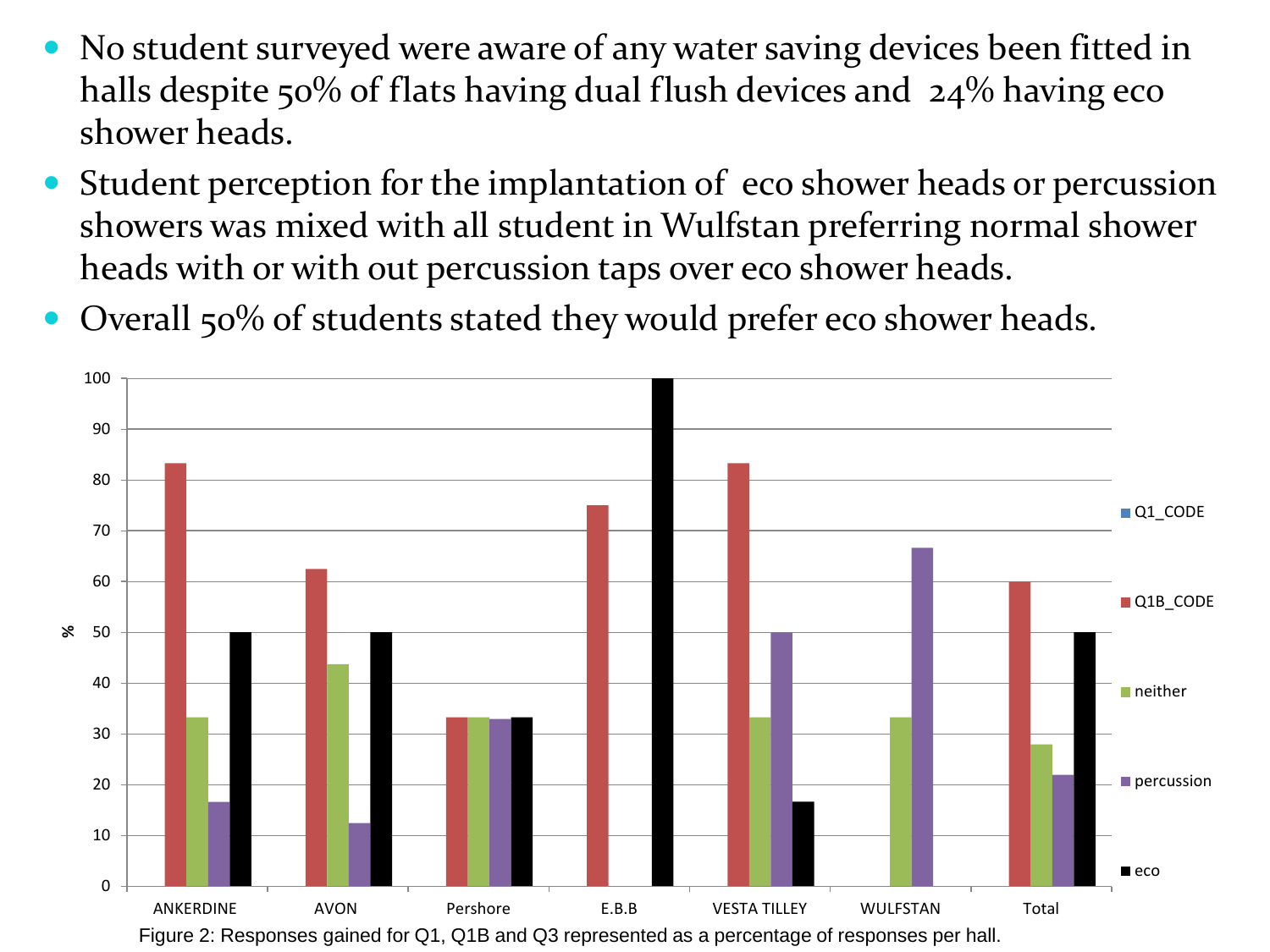Based on the findings of this study it can be noted that students would prefer a mean delay period of 18s (in kitchens), 8s (for washbasins) and 76s (for showers), however, 33% of students didn't want percussion taps fitted or preferred long delay periods.



Figure 3: Responses gained for Q1, Q1B and Q3 represented as a percentage of responses per hall.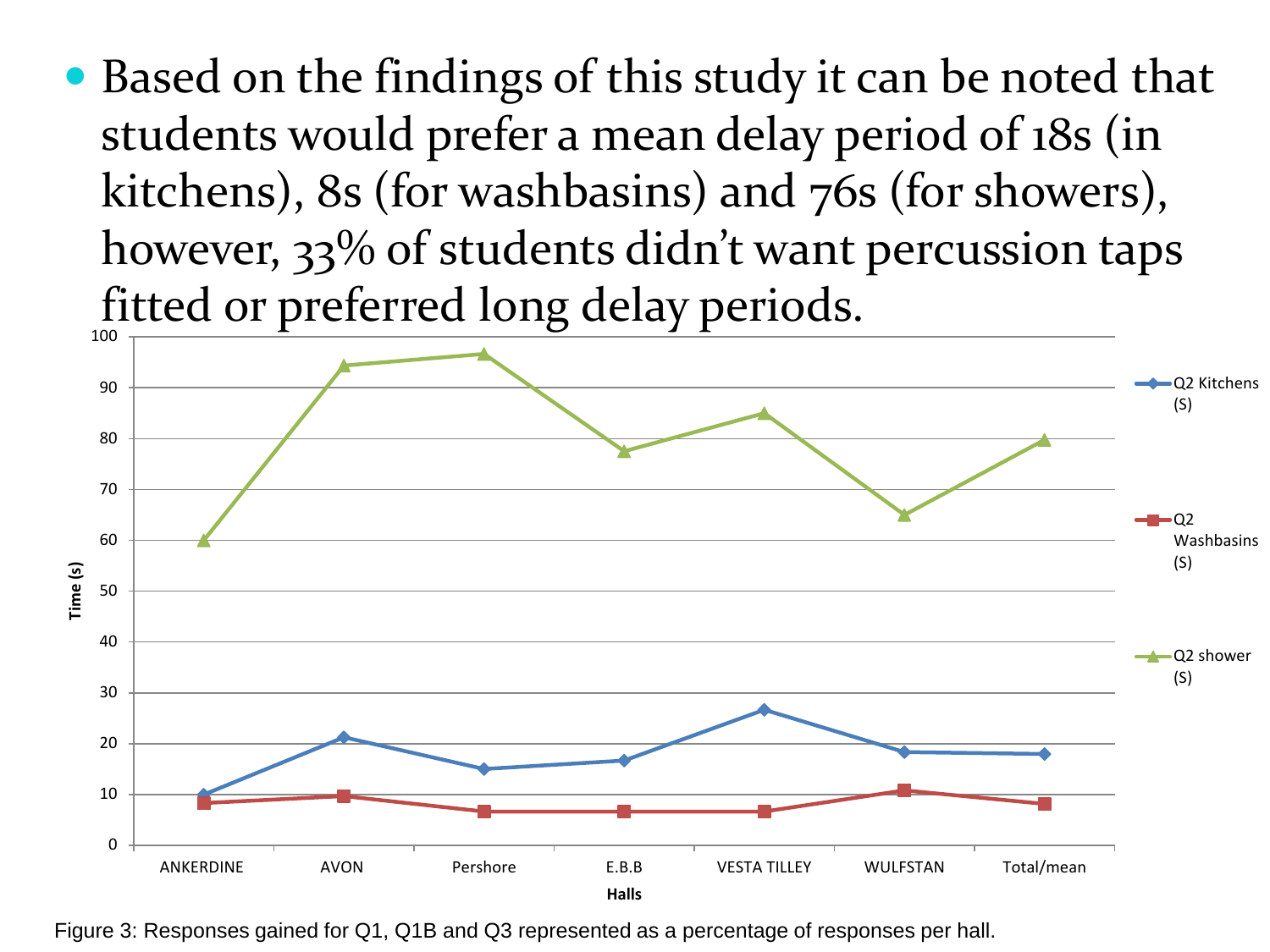### Water meter data

- Wuflstan and Ankerdine were chosen as they are both within the same accommodation level.
- However, despite this there are many differences within the abundance of water saving devices within Ankerdine (DF=  $33\%$  and Esh=  $33\%$ ) and Wulfstan  $(DF=33\%$  Esh= $100\%$ ).
- Water meter data was obtained from the 3/9/13 to  $31/10/13$ , over this period Wulfstan used 1183 m<sup>3</sup> of water whereas Ankerdine used 1645.36 m<sup>3</sup>
- Wulfstan used 463.36 m<sup>3</sup> less than Ankerdine.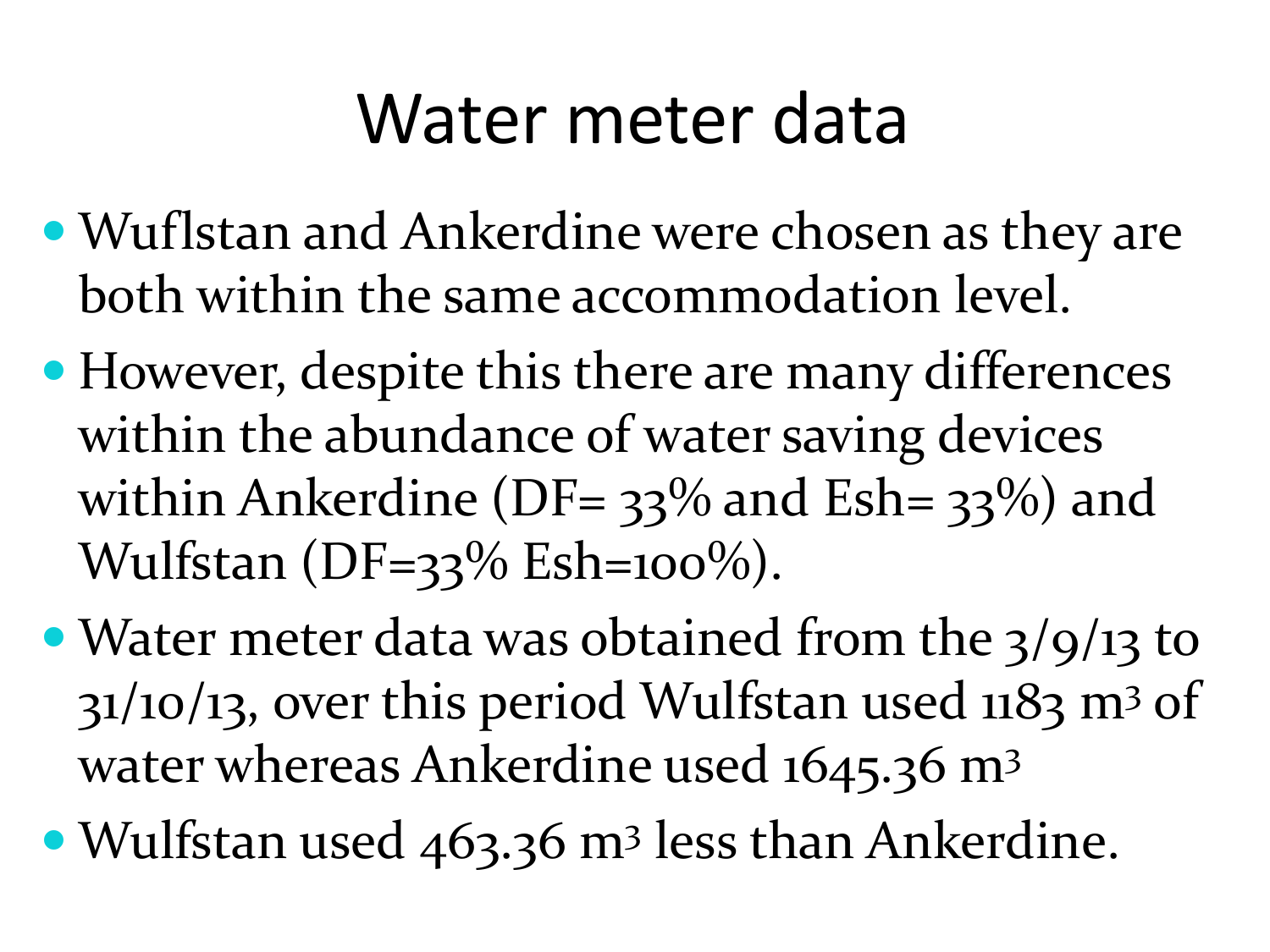#### Water meter data



Figure 4: Water meter data.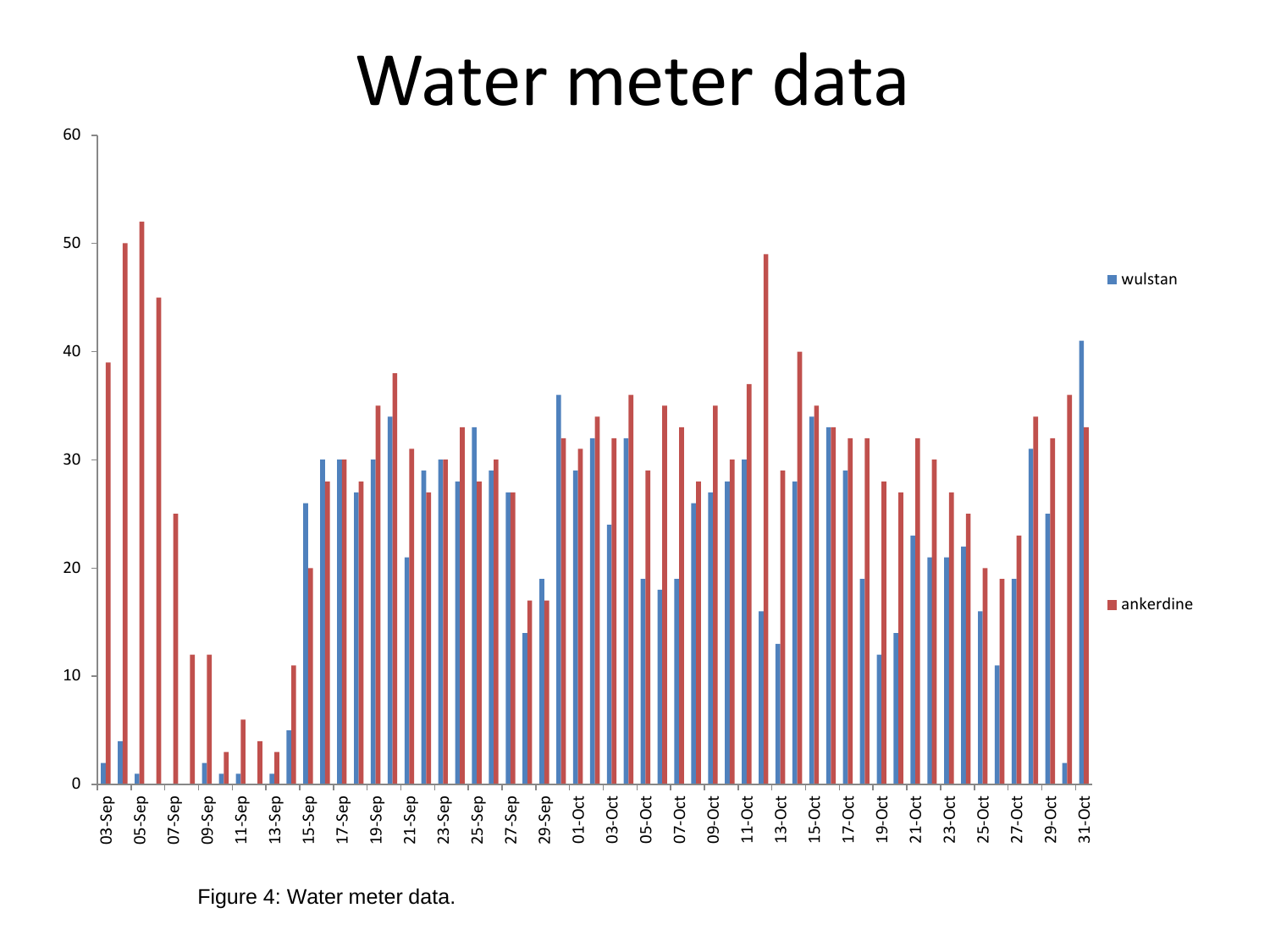### Student views

- This project shows that, the fitting of water efficient devices is the best approach.
- Even more significant, Campbell *Et al.,* (2004) reported that when people do not know that the engineering retrofits are in place, such engineering devices do succeed in saving significant amounts of water.
- Our project found that this was also the case at the U of W therefore it can be concluded that the massreaction of new devices can be avoided by making the necessary changes before the next academic year.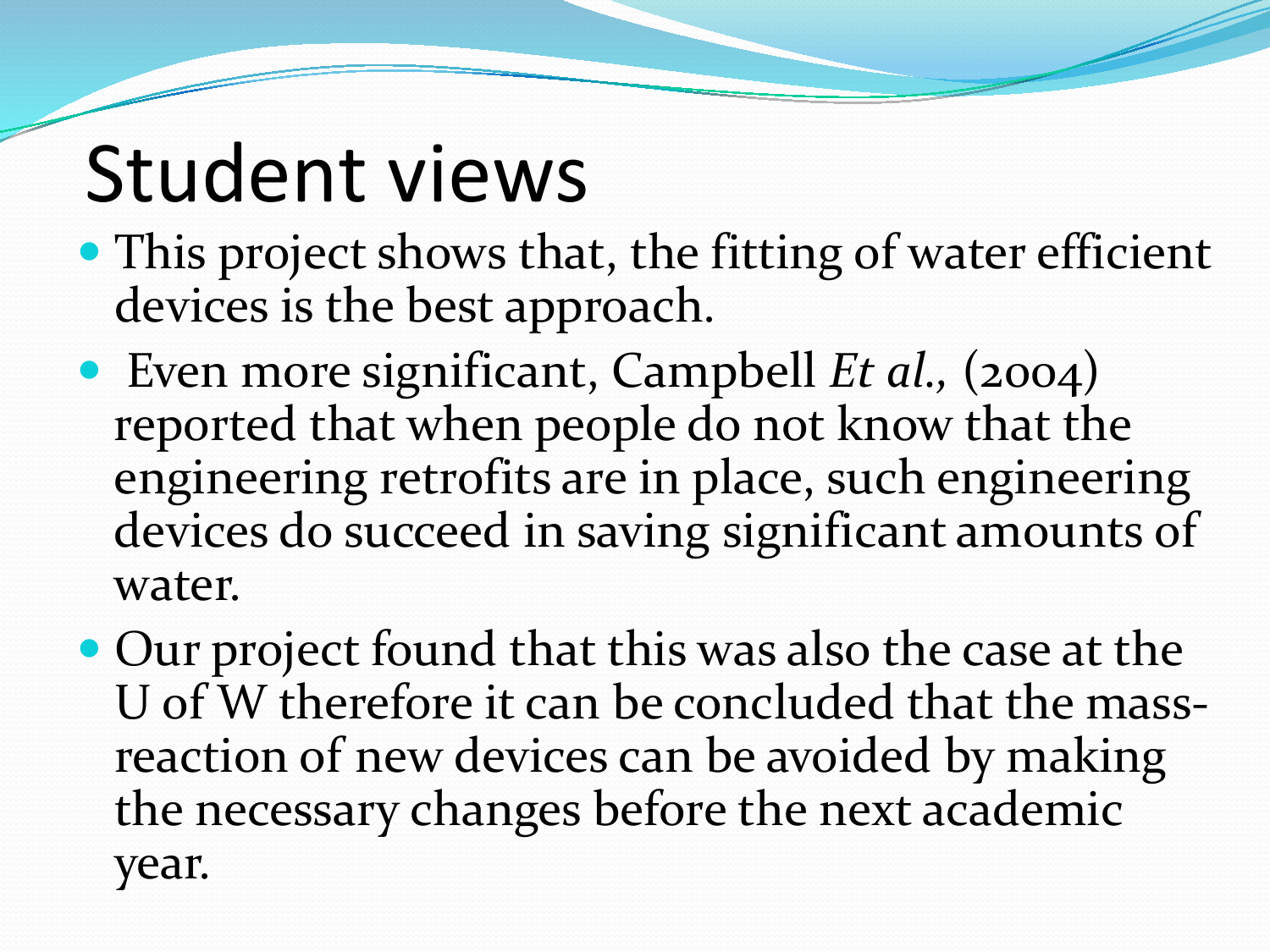### Desk based research

- The taps currently in Halls of residence are standard (monobloc) taps (Plumb Centre, 2013: Envirowise, 2007).
- Percussion taps are generally installed as a way of reducing water consumption as they can reduce the average flow rate from approximately 5l/min to 2.3L/min.
- Percussion taps 'auto-shut off' function stops excessive water use and waste caused by leaving monoblock taps running (Green Building Store,2012; Envirowise, 2007; Waterwise, 2014; Pimental et al., 1997).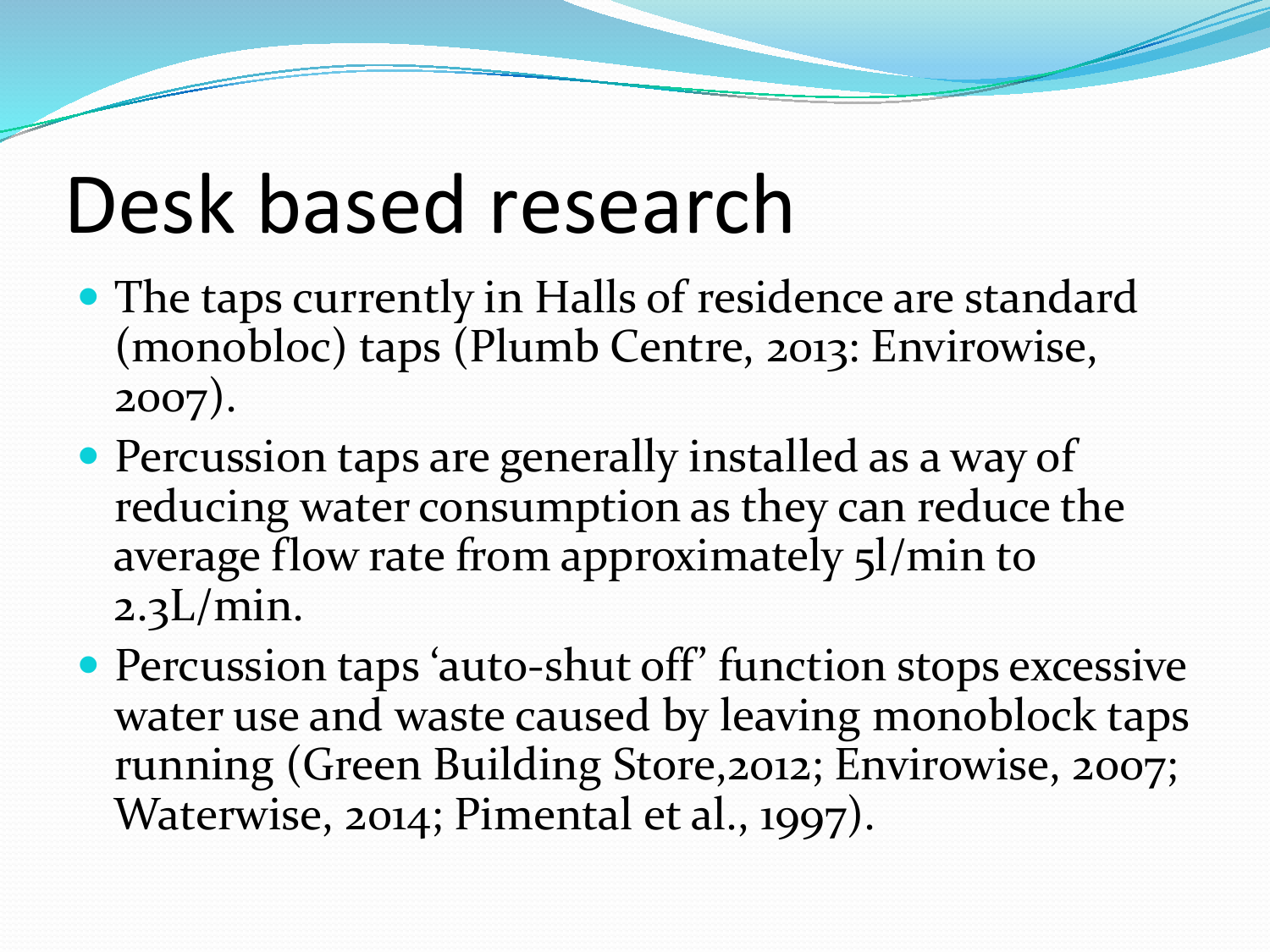- Due to the large amount of flats and heavy usage many factors need to be taken into consideration:
- Installation time.
- Individual cost.
- lifespan of the taps.
- Cost per year.
- Ease of fitting.
- Style

Consequently desk based research was conducted on monobloc taps, percussion taps and percussion mixers.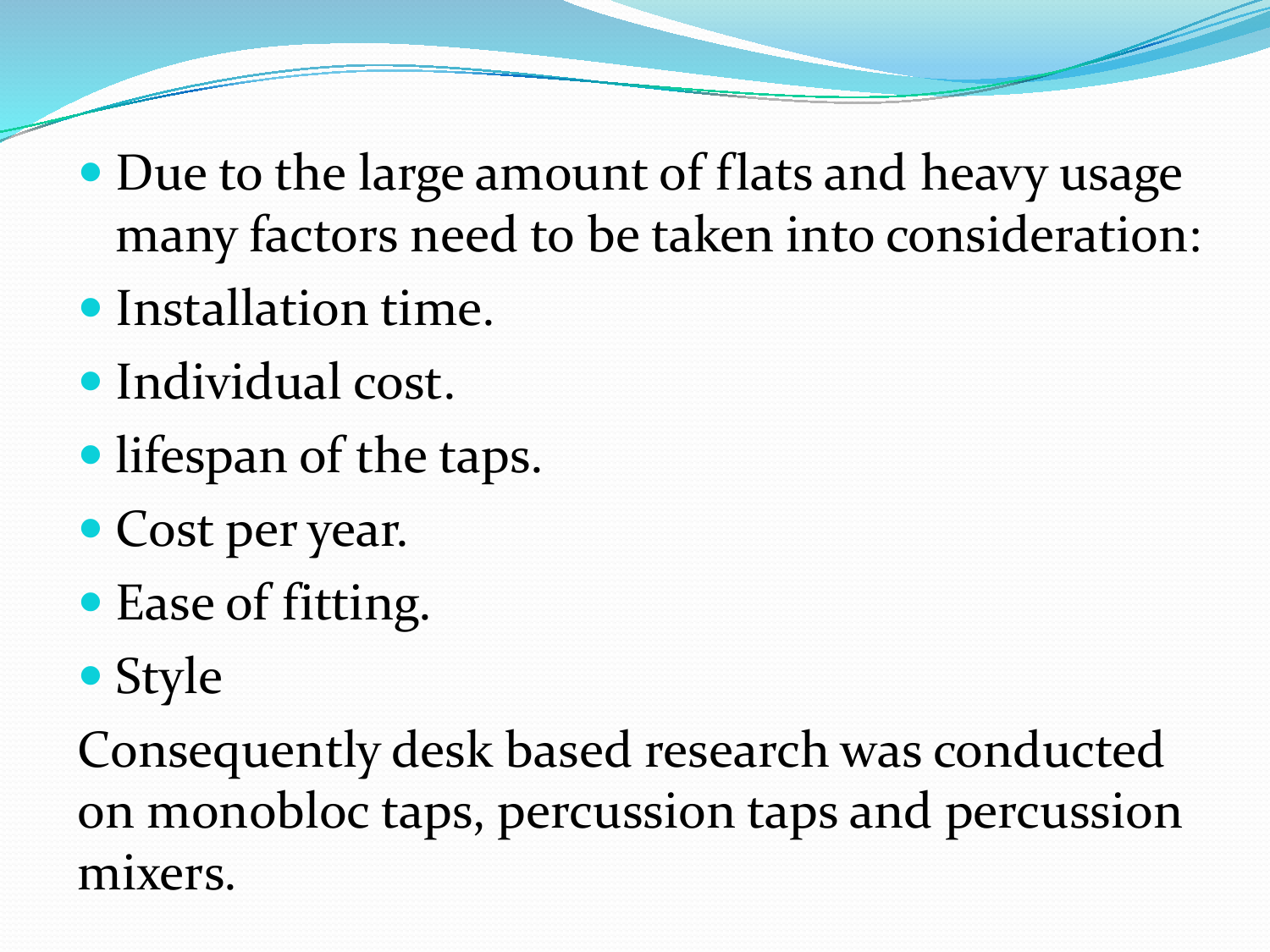Table 2: Desk based research summary.

| <b>Tap Type</b>     | Company      | <b>Product</b><br><b>Description</b> | Average<br>flow rate<br>(L/min) | <b>Preset</b><br>running<br>time (in<br>seconds &<br>if<br>applicable) | Cost-per<br>tap<br>(without<br>$VAT)$ $(f)$ | Cost-per<br>tap(with<br>VAT)(E) | Life expectancy<br>(years) | <b>Whole life costing Timeframe</b><br>- cost of tap per<br>year based on life instalation<br>expectancy $(E)$ | for<br>(mins) |
|---------------------|--------------|--------------------------------------|---------------------------------|------------------------------------------------------------------------|---------------------------------------------|---------------------------------|----------------------------|----------------------------------------------------------------------------------------------------------------|---------------|
| <b>Monobloc</b>     | <b>BES</b>   | Basin acrylic                        | $1.7 - 10$                      |                                                                        | 12.70                                       | 15.24                           | 5 1 2                      | 31                                                                                                             | 30-60         |
| (standard)          | <b>BES</b>   | metal head                           | $1.7 - 10$                      |                                                                        | 17.70                                       | 21.24                           | 512                        | 42                                                                                                             | 30-60         |
| Percussion          | Tap shop     | Chrome<br>basin                      | $2.3 - 8$                       | 8                                                                      | 41.67                                       | 50.00                           | 512                        | 10 4                                                                                                           | 30-60         |
|                     | Pts Plumbing | Chrome<br>plated                     | $2.3 - 8$                       |                                                                        | 35.50                                       | 42.60                           | 512                        | 8 4                                                                                                            | 30-60         |
|                     | Taps4less    | 'Deva' - pillar                      | $2.3 - 8$                       |                                                                        | 24.96                                       | 29.95                           | 12                         | 2                                                                                                              | 30-60         |
| percussion<br>mixer | Pts Plumbing | 'Rada'-<br>mixer                     | $2.3 - 8$                       |                                                                        | 34.50                                       | 41.40                           | 512                        | 8 3                                                                                                            | 30-60         |
|                     | <b>BES</b>   | 'Inta'-<br>slimline                  | $2.3 - 8$                       |                                                                        | 102.67                                      | 123.20                          | 512                        | 24 10                                                                                                          | 30-60         |
|                     | Taps 4 Less  | 'Ultra Water'                        | $2.3 - 8$                       | 9                                                                      | 61.50                                       | 73.80                           | 5                          | 14.76                                                                                                          | 30-60         |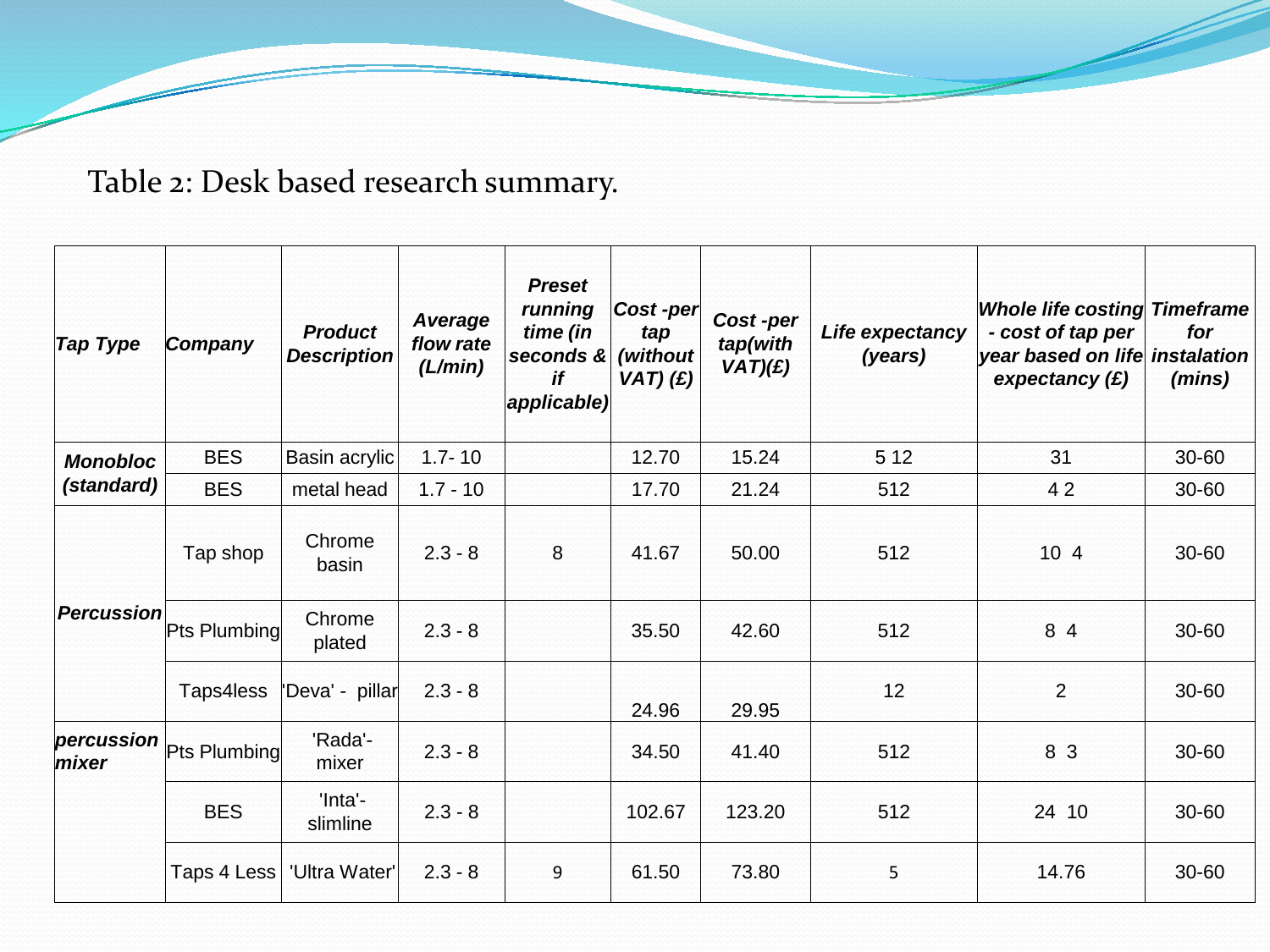Although there are cheaper taps the Taps4less 'Deva'-Pillar (cost price with VAT at 20%=  $£34.80$ ) has been recommended due the long life expectancy of 12 years and the thus a low cost per year  $(E2)$ .

 Only one model of tap has been selected so that storage space, repair time can be reduced and training can be standardised (Child 2013; Taps4less, 2014; Hall and Hitch, 1939).





Figure 6: Taps4less 'Deva' - pillar (Taps4less, 2014).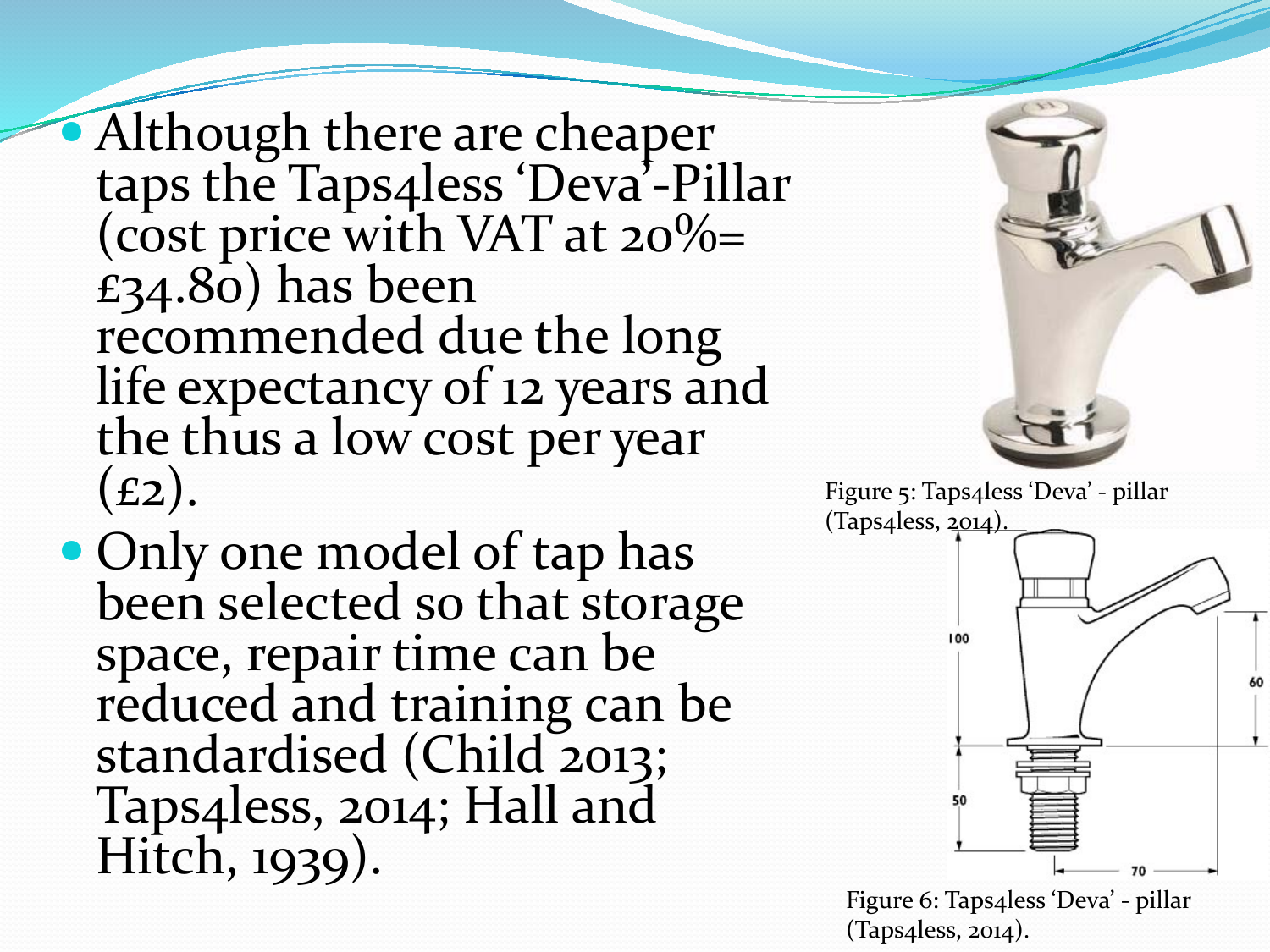### Recommendations

- Only 50% of flats have dual flush devices
- Only 24 % of halls contained eco-shower heads.
- Student awareness of the presence of water saving devices was very low  $(0\%)$ .
- The majority of students want more information about water saving devices (60%)
- The majority of students would prefer ecoshowerheads over normal showerheads with or without percussion taps  $(50\%)$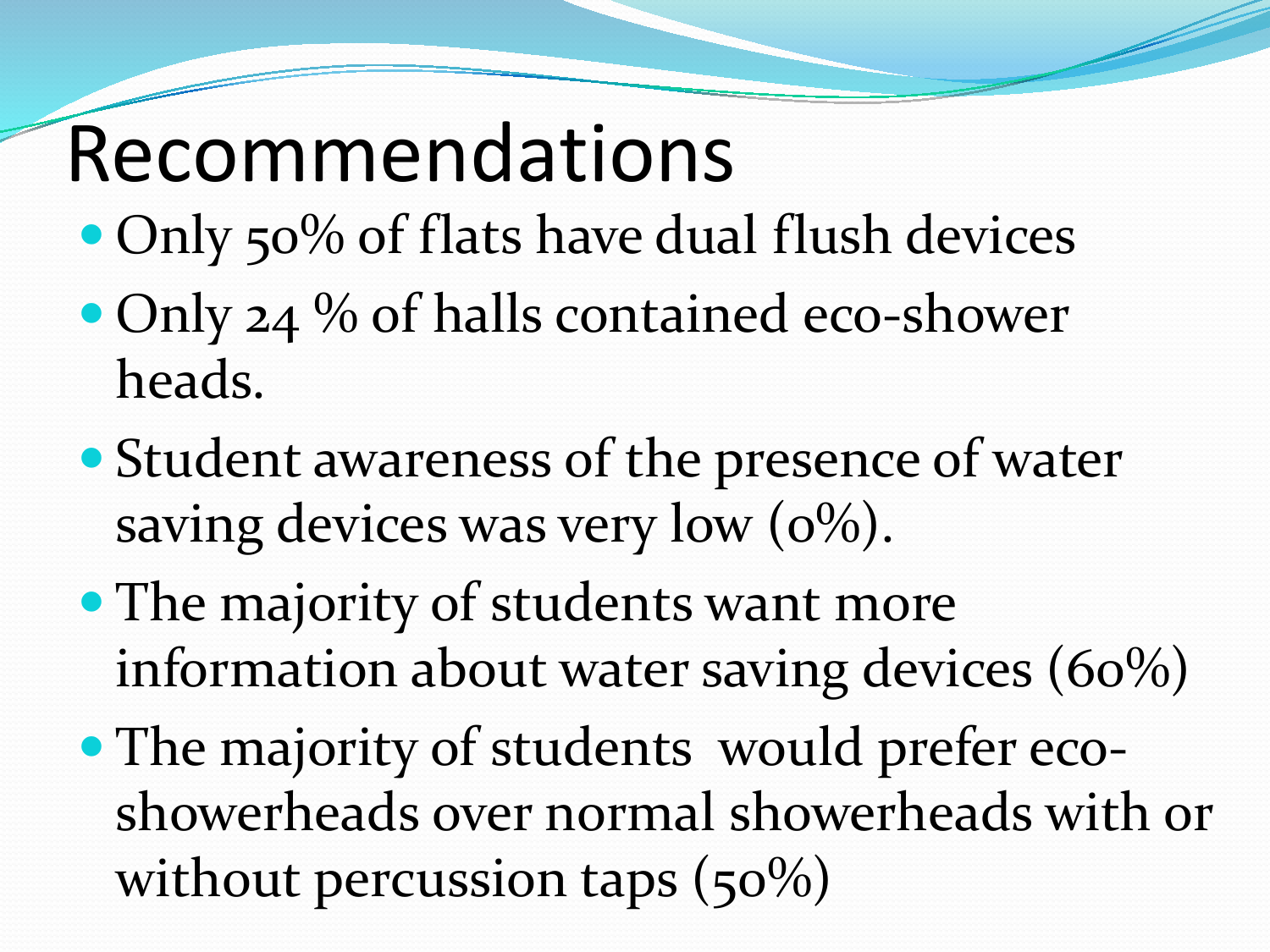## Recommendations

- Students would also prefer a mean delay period of 18s (in kitchens), 8s (for washbasins) and 76s (for showers) and that standard percussion taps would be most ideal for installation .
- Despite the implementation of dual flush devices and eco-showerhead devices most halls are still without any water saving devices at all even with the recommendations made in the previous water efficiency review.
- Wulfstan used 463.36m<sup>3</sup> of water less than Ankerdine through having eco-showerheads fitted in every flat.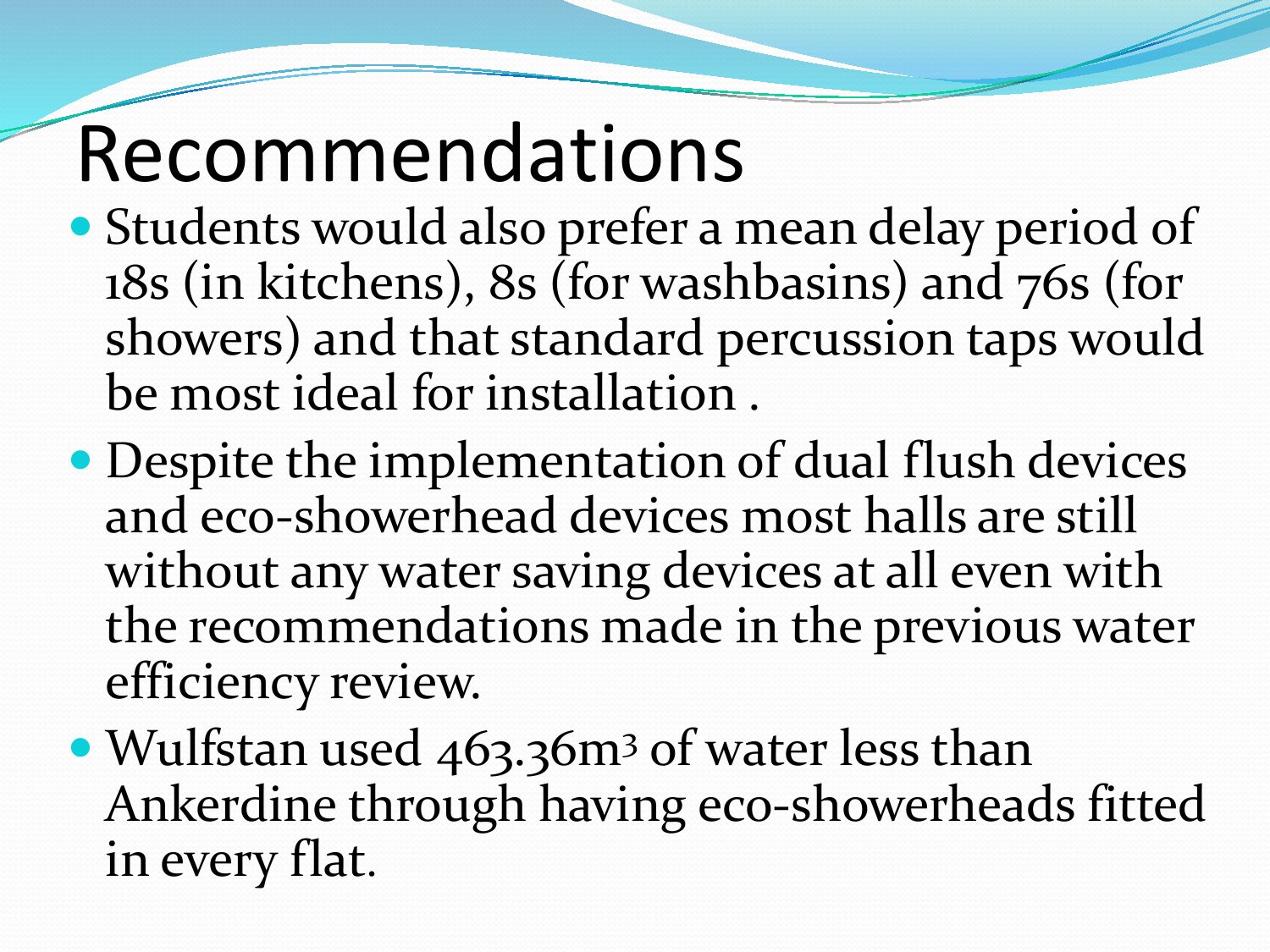### Recommendations

- Complete installation of dual flush devices to all toilets in halls
- Continue installation of eco-showerheads in halls.
- Introduction of the recommended percussion tap (Taps4Less 'Deva' - pillar) to all washbasins and kitchens sinks.
- Student awareness campaign.
- Improved publications *e.g.* stickers, posters, leaflets about the different devices.
- Full usage of the rainwater harvesting system.
- Improved staff training.
- Further/follow up project to evaluate success of student awareness campaign and installation of percussion taps in addition the installation of percussion taps and water saving devices throughout academic/administrative buildings.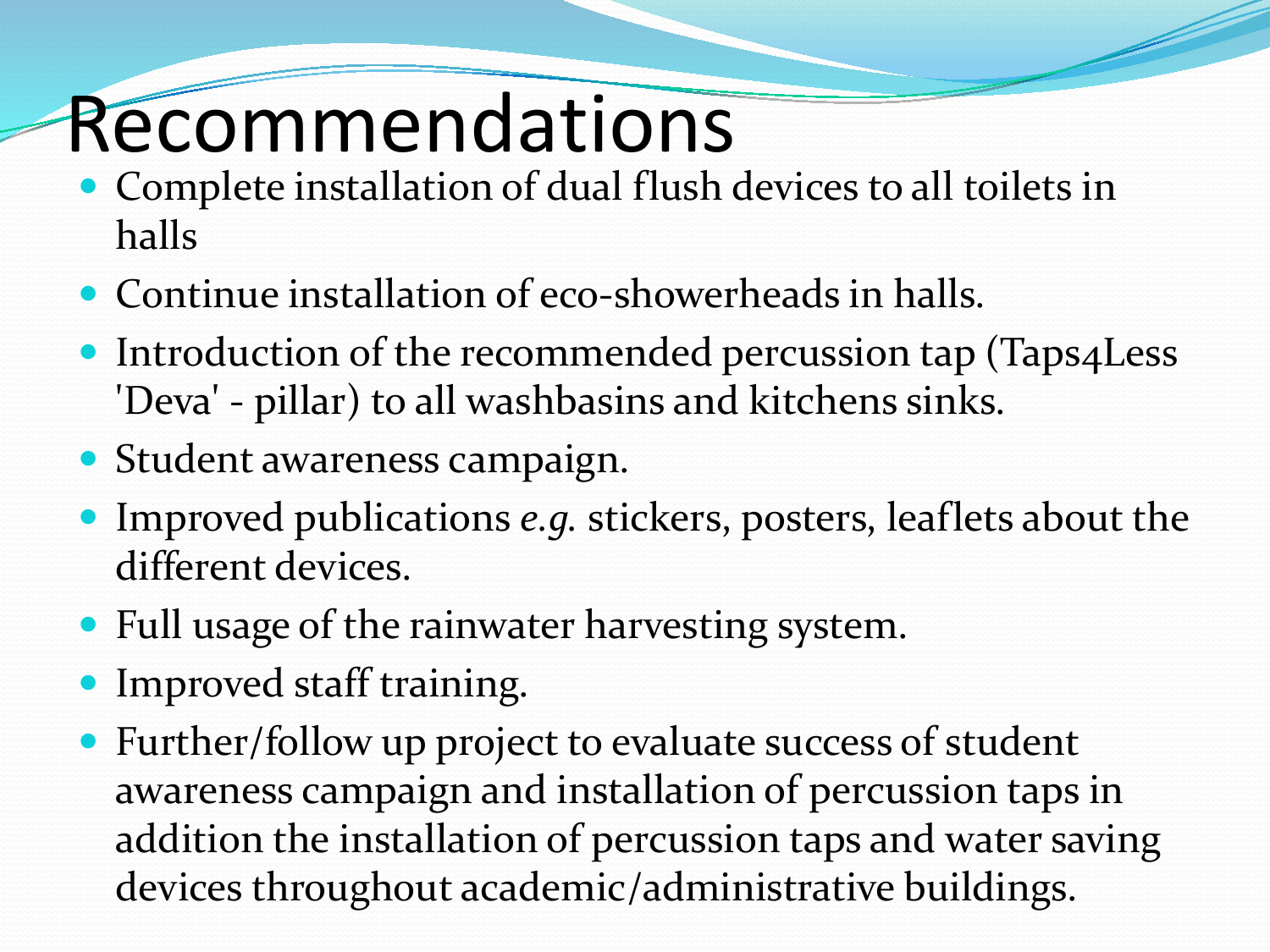# References

- Adeyeye, K. & Piroozfar, P. (2012) *User attitudes and preferences – a study for water efficiency in UK homes*. [Online] Available from: [Accessed: 20 October 2013].
- Ashworth, A. (2004) *Cost Studies of Buildings*. 4th edition. [e-book] Harlow, Pearson Education Limited. Available from: <http://books.google.co.uk/books?id=EYtN6AjaEgAC&printsec=frontcover#v=onepage&q&f=false> [Accessed 1 January 2013].
- BBS (2014) *Armitage Shanks Avon 21 Self Closing Push Button Mixer*[. \[Online\] Available from: http://www.bbsplumb.com/product\\_details/c/armitage-shanks-avon-21-self-closing](http://www.bbsplumb.com/product_details/c/armitage-shanks-avon-21-self-closing-push-button-mixer/)push-button-mixer/ [Accessed 29<sup>th</sup> December 2013].
- Bekker, M. J. & Cumming, T. D. & Osborne, N. K. & Bruining, A. M. & McClean, J. I. & Leland, L. S. (2010) Encouraging electricity savings in a university residential hall through a combination of feedback, visual prompts, and incentives. *Journal of applied behavior analysis.* [Online] 43(2), 327-331. Available from: <http://www.ncbi.nlm.nih.gov/pmc/articles/PMC2884359/> [Accessed 29 December 2013].
- BES (2014) *Tap Revivers & specialist taps*. [Online] Available from: <http://www.bes.co.uk/products/091.asp> [Accessed 20th December 2013].
- Campbell, H.E. & Johnson, R.M. & Hunt Larson, E. (2004) Prices, devices, people or rules: the relative effectiveness of policy instruments in water conservation. *Review of policy research*. [Online] 21 (5), 637-662. Available from:<http://onlinelibrary.wiley.com/doi/10.1111/j.1541-1338.2004.00099.x/pdf> [Accessed: 15 October 2013].
- Child, T. (2013) *Conversation with team*, 11 November.
- Department for Business Innovation & Skills (2010) *Pricing Practices Guide.* [Online] Available from: https://www.gov.uk/government/uploads/system/uploads/attachment\_data/file/31900/10-1312-pricing-practices-guidance-for-traders.pdf [Accessed 20th December 2013].
- Environment Agency (2008) *Water resources in England and wales – current state and future pressures*. [Online] Report number: GEHO1208BPAS-E-E. Available from: <http://cdn.environment-agency.gov.uk/geho1208bpas-e-e.pdf> [Accessed: 8 December 2013].
- Envirowise (2007) *Reducing water use in washrooms: taps*. [Online] Available from: [http://www.wrap.org.uk/sites/files/wrap/EN664\\_v5.pdf](http://www.wrap.org.uk/sites/files/wrap/EN664_v5.pdf) [Accessed 19 December 2013].
- [Hall, L. R. and Hitch, C.J \(1939\) Price theory and business behaviour. Oxford economic papers. \[Online\] \(2\), 12-45. Available from: http://oep.oxfordjournals.org/content/os-](http://oep.oxfordjournals.org/content/os-2/1/12.full.pdf)2/1/12.full.pdf [Accessed 1 January 2014].
- Hamlyn-Harris (2001) Review of Health Issues Associated with Potable Reuse of Wastewater. [Online] Available from: http://www.health.gov.au/internet/main/publishing.nsf/Content/81DBA2oDFooA1oD9CA257BF0001E7464/\$File/env\_water.pdf [Accessed 29th November 2013].
- Hartley, T. W. (2006) Public perception and participation in water reuse. *Desalination.* [Online] *187*(1), 115-126. Available from: http://www.sciencedirect.com/science/article/pii/S0011916405007253 [Accessed 29th November 2013].
- Heat and Plumb (2014) *Self-closing taps*. [Online] Available from: [http://www.heatandplumb.com/acatalog/Self\\_Closing\\_Taps.html](http://www.heatandplumb.com/acatalog/Self_Closing_Taps.html) [Accessed 6 January 2014]
- Lucas, G. (2014) *Consumer attitudes to water efficient bathroom fittings and the water label*. [Online] Available from: http://www.wrap.org.uk/sites/files/wrap/ [Summary%20consumer%20insight%20research%20findings%20into%20water%20using%20products.pdf](http://www.wrap.org.uk/sites/files/wrap/%20Summary%20consumer%20insight%20research%20findings%20into%20water%20using%20products.pdf) [Accessed: 15 October 2013].
- Oduro-Kwarteng, S. & Nyarko, K.B. & Odai, S.N. & Aboagye-Safro, P. (2009) Water conservation potential in educational institutions in developing countries: case study of a university campus in Ghana. *Urban water journal.* [Online] 6 (6), 449-455. Available from: http://www.researchgate.net/publication/249018586\_Water conservation potential in educational institutions in developing countries case study of a university campus in Ghana [Accessed: 15 October 2013].
- Pimentel, D. & Houser, J. & Preiss, E. & White, O. & Fang, H. & Mesnick, L. & Alpert, S. (1997) Water resources: agriculture, the environment, and society. *BioScience*. [Online] 47(2), 97-106. Available from:<http://www.kysq.org/docs/Pimentel97.pdf> [Accessed 30th December 2013].
- Plumb Centre (2013) *Monobloc taps*. [Online] Available from: <http://www.plumbcenter.co.uk/en/bathrooms/taps/monobloc-taps/> [Accessed 20th December 2013]